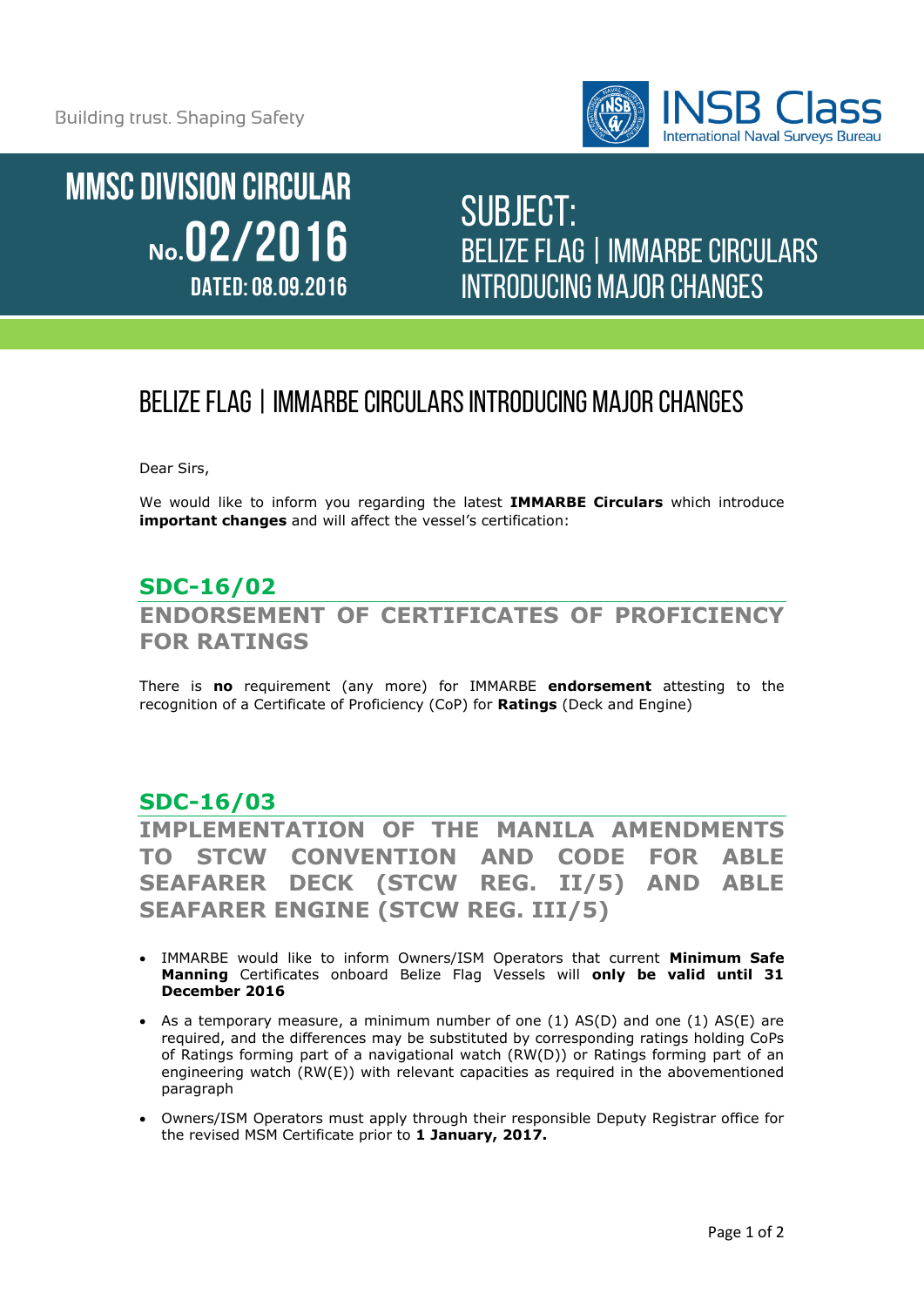

No. 02/2016

SUBJECT:

Belize flag| IMMARBE Circulars introducing major changes

## **SDC-16/01**

**REVISED CERTIFICATION REQUIREMENTS FOR SHIP SECURITY OFFICERS (SSO) ON BOARD BELIZE REGISTERED VESSELS**

- Ship Security Officer (SSO) and such shall be a **management level officer** who shall hold a valid SSO Certificate of Proficiency (CoP‐STCW Reg. V1/5)
- There is **no requirement** for IMMARBE **endorsement** attesting the recognition of a Certificate of Proficiency (CoP) for Ship Security Officer (SSO)
- ISM Operators or Company Security Officer (CSO) are required to **submit** via email a copy of Certificate of Proficiency (CoP) as SSO to IMMARBE, order to receive a **confirmation** of acceptance by one the IMMARBE's Seafarer Officer

For all above changes our MMSC Division "**Circular 01/2016 Flags Circ related to ISM ISPS MLC**" has been updated accordingly, while for details you can find the whole circulars at IMMARBE site (http://www.immarbe.com).

> **P. Klavdianos**  Marine Management Systems Certification Division



Attachments

IMMARBE Circulars:

#### **SDC-16/02**

**ENDORSEMENT OF CERTIFICATES OF PROFICIENCY FOR RATINGS**

#### **SDC-16/03**

**IMPLEMENTATION OF THE MANILA AMENDMENTS TO STCW CONVENTION AND CODE FOR ABLE SEAFARER DECK (STCW REG. II/5) AND ABLE SEAFARER ENGINE (STCW REG. III/5)**

#### **SDC-16/01**

**REVISED CERTIFICATION REQUIREMENTS FOR SHIP SECURITY OFFICERS (SSO) ON BOARD BELIZE REGISTERED VESSELS**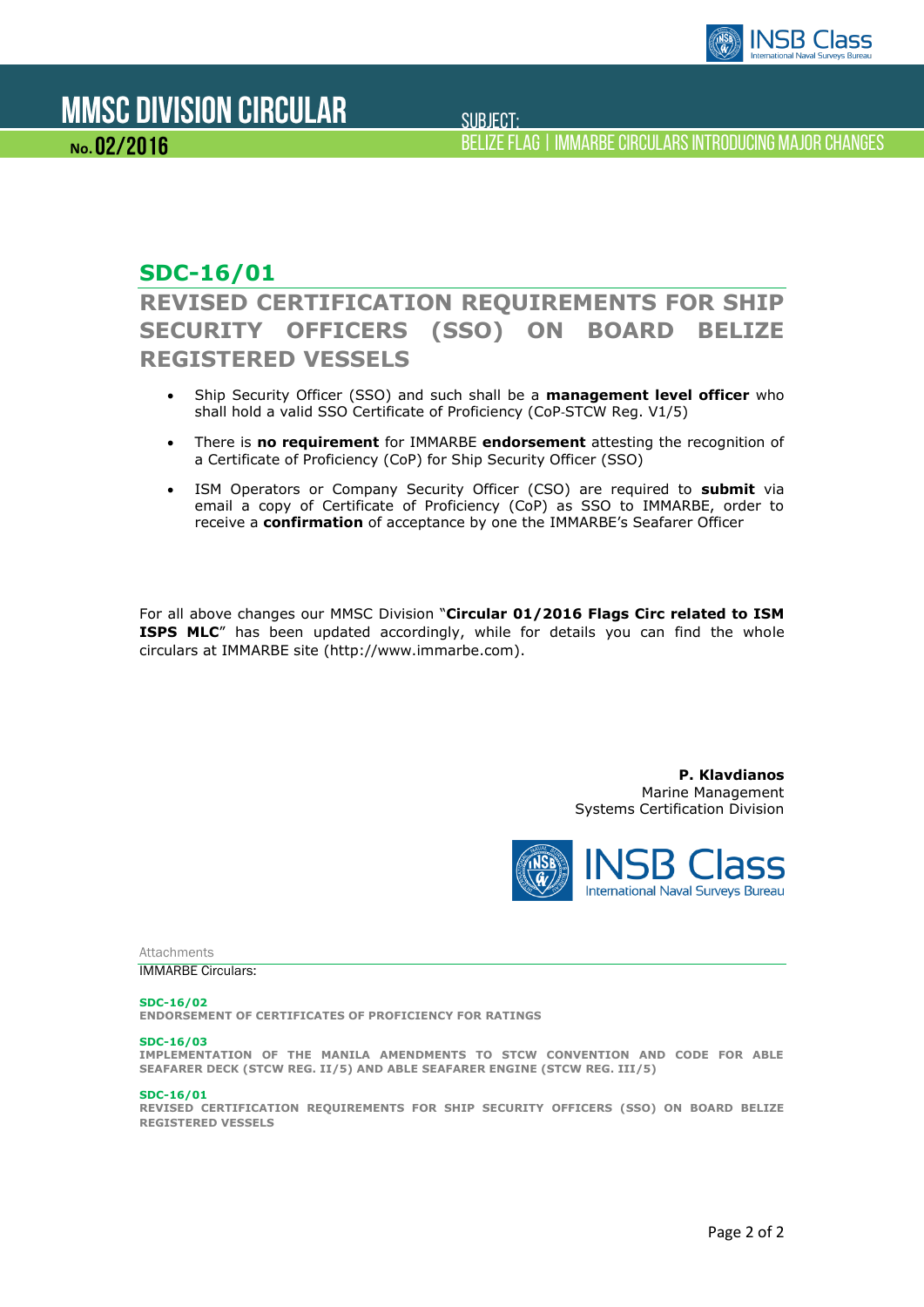

# **Seafarers Department Circular SDC-16/01**

## **REVISED CERTIFICATION REQUIREMENTS FOR SHIP SECURITY OFFICERS (SSO) ON BOARD BELIZE‐REGISTEREDVESSELS**

### TO: **DEPUTY REGISTRARS, ISM OPERATORS/OWNERS, RECOGNIZED ORGANIZATIONS AND GENERAL SAFETY INSPECTORS.**

| <b>ISSUANCE DATE:</b> | $17th$ August 2016                           | Revision No.: 3 |
|-----------------------|----------------------------------------------|-----------------|
| MSN Superseded:       | SDC-12/01 and SDC-15/09                      |                 |
| Dated:                | 19 <sup>th</sup> March 2012 and 29 June 2015 |                 |

#### **1. PURPOSE**

The purpose of this Circular is to inform all concerned parties of our revised certification requirements for Certificate of Proficiency (CoP) for Ship Security Officer (SSO) on board Belize flagged vessels.

As previously informed by our Seafarer Department Circulars **SDC‐12/01, SDF/F/12/01 and SDC‐15/09** making references to International Merchant Marine Registry of Belize (IMMARBE) requirementsfor Ship Security Officers on board Belize flagged vessels. IMMARBE, after careful consideration, has now decided to revise these requirements as follows:

- 1.1 All Belize flagged vessels engaged on international voyages in which the ISPS Code applies, must have on board one (1) Ship Security Officer (SSO) and such shall be a management level officer. It is highly recommended that this duty be executed by the Master, Chief Officer, Chief Engineer or Second Engineer, who shall hold a valid SSO Certificate of Proficiency (CoP‐STCW Reg. V1/5) issued by, or on behalf of, any credible Administration (Member Party of STCW Convention) in accordance with STCW Convention and code.
- 1.2 If the person designated is not the Master, it must be understood that the Master still holds overall responsibility for the security of the ship which cannot be relinquished.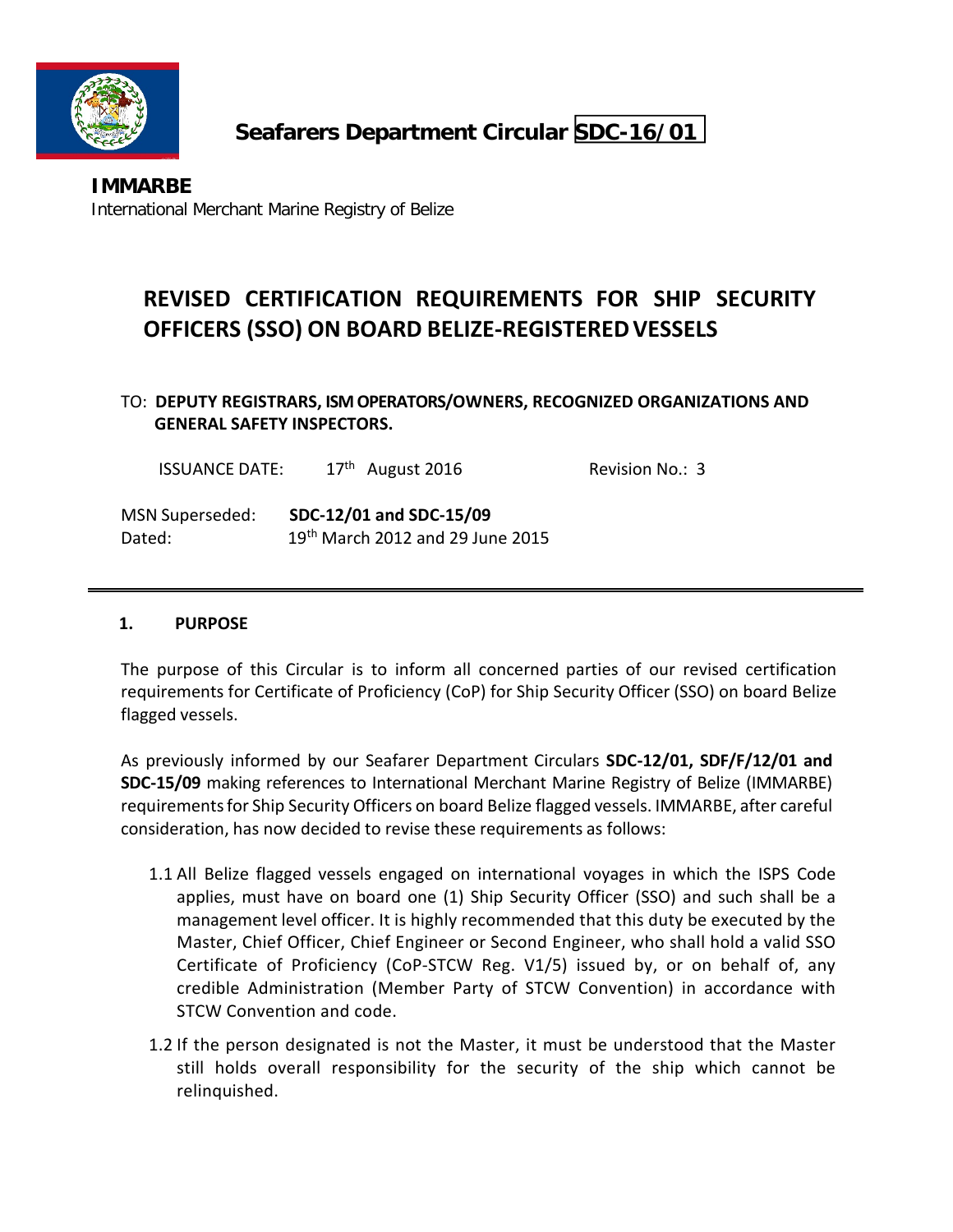1.3 All Ship Security Officers (SSO) on board Belize Vessels are hereby requested to maintain regular communication with the Company Security Officer (CSO) in order to comply with the measures established in the Ship Security Plan.

### **2. FLAG STATE ENDORSEMENT**

There is no requirement for IMMARBE endorsement attesting the recognition of a Certificate of Proficiency (CoP) for Ship Security Officer (SSO) providing that the SSO holds a valid CoP (STCW Reg. V1/5) issued by, or on behalf of, another Administration (Member Party of STCW Convention) in accordance with STCW Convention and code.

ISM Operators or Company Security Officer (CSO) are required to submit via email a copy of Certificate of Proficiency (CoP) as SSO issued by, or on behalf of, another Administration (Member Party of STCW Convention) prior the SSO boarding a Belize Flag vessel (s).

The emails where copy of Certificate of Proficiency (CoP) for SSO need to be sent are as follows:

Name: **Ms. Crystal Allen (Senior Seafarer Officer)**

Email: certification@immarbe.com

Name: **Mr. Elias Gonzalez (Seafarer Officer)**

E‐mail: seafarersofficer@immarbe.com

#### **3. IMPLEMENTATION**

The above shall take effect from 01 September 2016. Except in cases where Certificate of Proficiency CoP are currently being processed, the above shall take effect subsequent to the issuance of that Certificate of Proficiency CoP.

**Capt. Luis Muriel Capt. Demetrio Cortes** Seafarer Manager **Technical Director of IMMARBE** Email: seafarersmanager@immarbe.com Email: demetrio@immarbe.com

Demetrio Cortes B.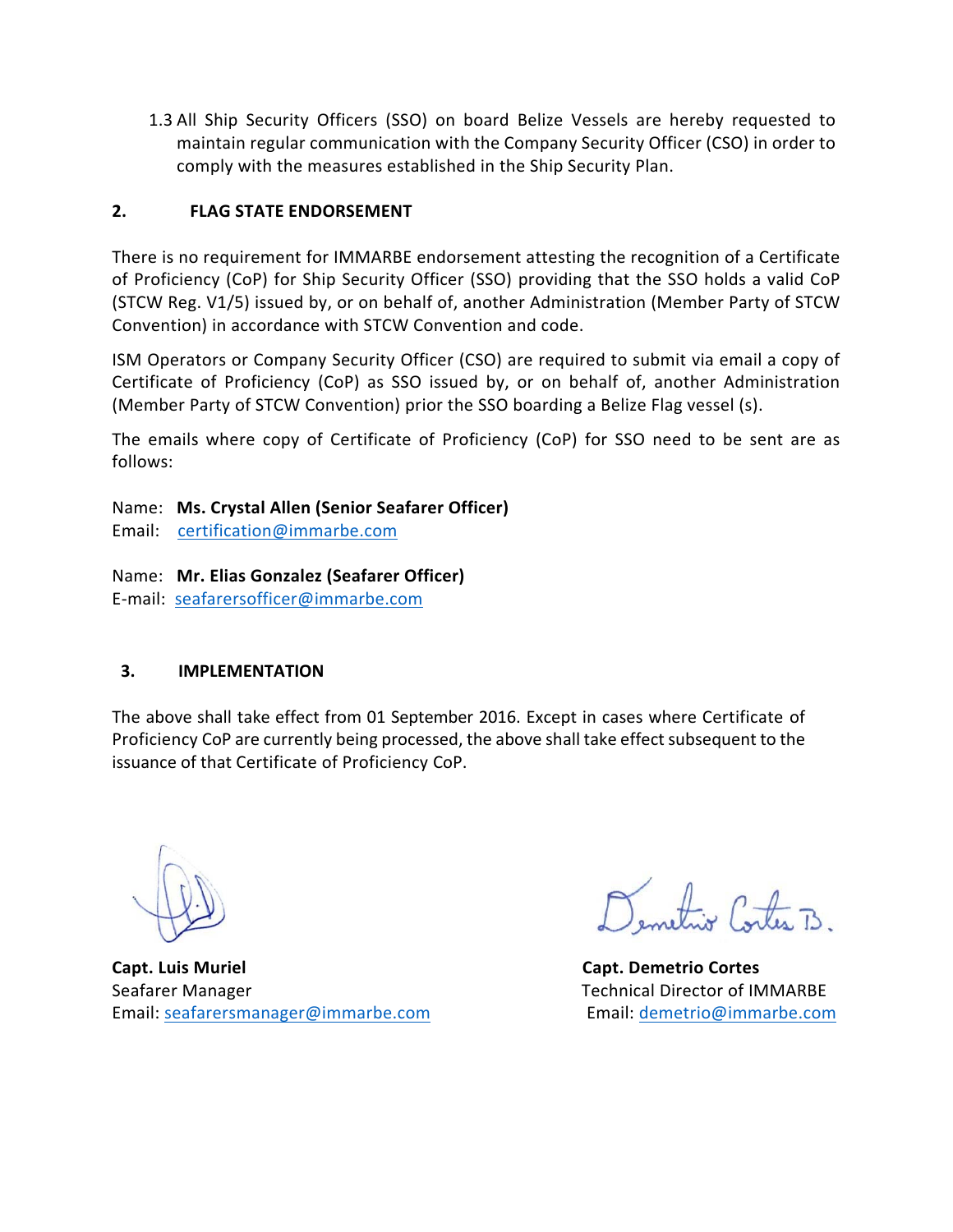

**IMMARBE** International Merchant Marine Registry of Belize

### **ENDORSEMENTOF CERTIFICATESOF PROFICIENCY FOR RATINGS**

TO: **DEPUTY REGISTRARS, ISM OPERATORS/OWNERS, RECOGNIZED ORGANIZATIONS AND GENERAL SAFETY INSPECTORS.**

ISSUANCE DATE: 17<sup>TH</sup> August 2016 Revision No.: 1

MSN Superseded: **SDC‐09/01** Dated: 14<sup>TH</sup> May 2009

#### **1. PURPOSE**

The purpose of this Seafarer Department Circular is to provide Ship Owners, ISM Operators, Deputy Registrars, General Safety Inspectors, Recognized Organizations and Other Parties with our requirements for Certificate of Proficiency (CoP) for Ratings serving onboard Belize Flagged Vessels.

As previously informed by our Seafarers Department Circular **SDC‐09/01**, which made references to International Merchant Marine Registry of Belize (IMMARBE) requirements for endorsements to be issued to Ratings (Deck and Engine) on Belize Flagged vessels.

#### **2. DEFINITIONS**

For the purpose of this Circular, ratings are defined as a member of the ship's crew other than the Master, an officer or an engineer, including but not limited to: Able Seafarer Deck (AS(D)), Able Seafarer Engine (AS(E)), Ratings forming part of a navigational watch (RW(D)), Ratings forming part of an engineering watch (RW(E)), Other Deck Ratings (OR(D)), Other Engine Ratings (OR(E)), Electro‐Technical Rating, Boatswain, Chief Cook, Cook, Steward, Mess Man, Oilers, Motorman, Wipers, Fitters, Welders, General Purpose Seaman, Ordinary Seaman, Deck & Engine Cadets, Chief Electricians, Electric‐Carpenters, Fireman, Pumpman, and Reeferman.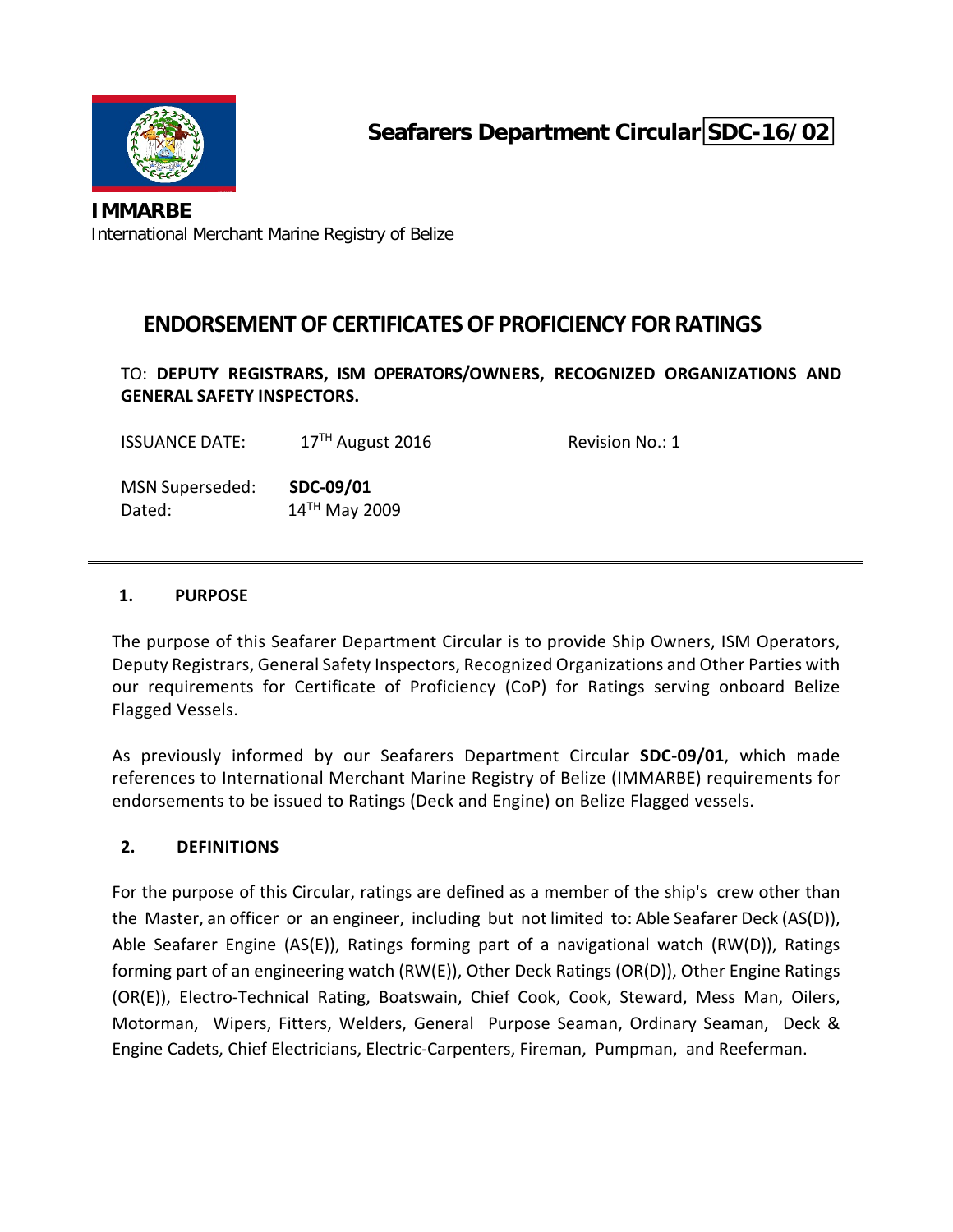#### **3. FLAG ENDORSEMENT**

There is no requirement for IMMARBE endorsement attesting to the recognition of a Certificate of Proficiency (CoP) for Ratings (Deck and Engine) provided Ratings shall hold a valid Certificate of Proficiency (CoP) issued by, or on behalf of, another Administration (Member Party of STCW Convention) in accordance with STCW Convention and code.

#### **4. IMPLEMENTATION**

The above shall take effect from 01 September 2016. Except in cases where Certificate of Proficiency CoP are currently being processed, the above shall take effect subsequent to the issuance of the endorsement of that Certificate of Proficiency CoP.

tiv Corta B

Capt. Muriel Capt. Demetrio Cortes Seafarer Manager **Manager 1999** Seafarer Manager **Technical Director of IMMARBE**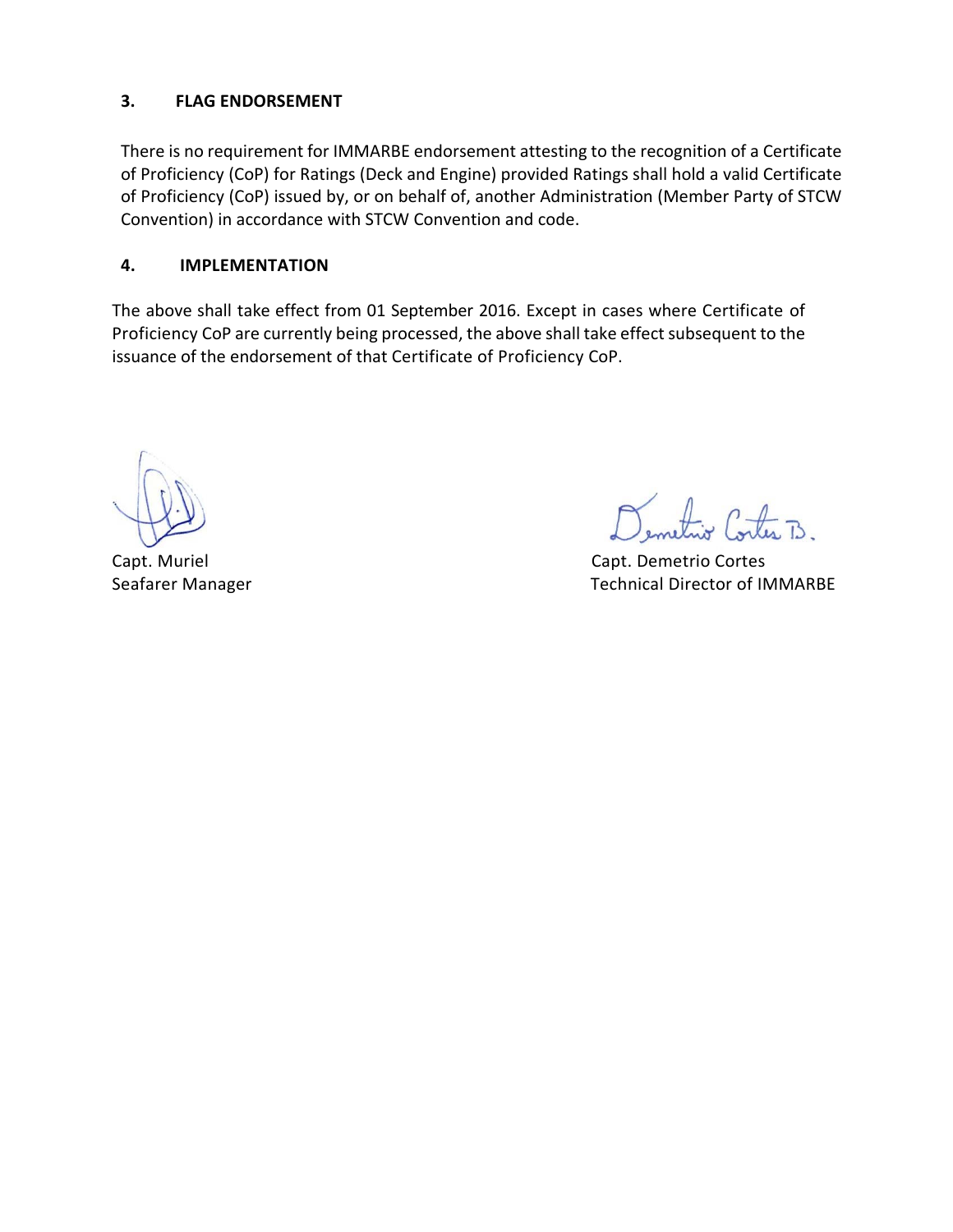

## **IMPLEMENTATIONOF THE MANILA AMENDMENTS TOSTCW CONVENTIONANDCODE FOR ABLE SEAFARER DECK (STCW Reg. II/5) ANDABLE SEAFARER ENGINE (STCW Reg. III/5)**

TO: **DEPUTY REGISTRARS, ISM OPERATORS/OWNERS, RECOGNIZED ORGANIZATIONS AND GENERAL SAFETY INSPECTORS.**

ISSUANCE DATE:  $17<sup>th</sup>$  August 2016 Revision No.:

Reference 1: Manila Amendments to STCW Convention and code Reference 2: IMO Assembly Resolution A. 1047 (27)

### **1. PURPOSE**

The purpose of this Seafarer Department Circular is to provide Ship Owners, ISM Operators, Deputy Registrars, General Safety Inspectors, Recognized Organizations and Other Parties information on how International Merchant Marine Registry of Belize (IMMARBE) will implement the Manila Amendments to the STCW Convention regarding new grades of Able Seafarer Deck (AS(D)) and Able Seafarer Engine (AS(E)).

Every Seafarer who performs any functions specified in table A‐II/5 (contribute to anchoring and mooring, cargo handling and etc.) or A‐III/5 (contribute to fueling and oil transfer, ballast, operation of equipment and machinery, shipboard maintenance and etc.) shall hold a Certificate of Proficiency (CoP), as applicable.

#### **2. REQUIREMENTS**

The Amended STCW Convention will be fully implemented on 1 January 2017, Owners/ISM Operators shall ensure the manning scales in their Minimum Safe Manning (MSM) Certificates are in compliance with the STCW Convention and the IMO Assembly Resolution A.1047(27).

The existing MSM Certificates issued by IMMARBE do not include the scale on AS (D) and AS(E), and as such do not meet the requirements of the amended STCW Convention. Therefore,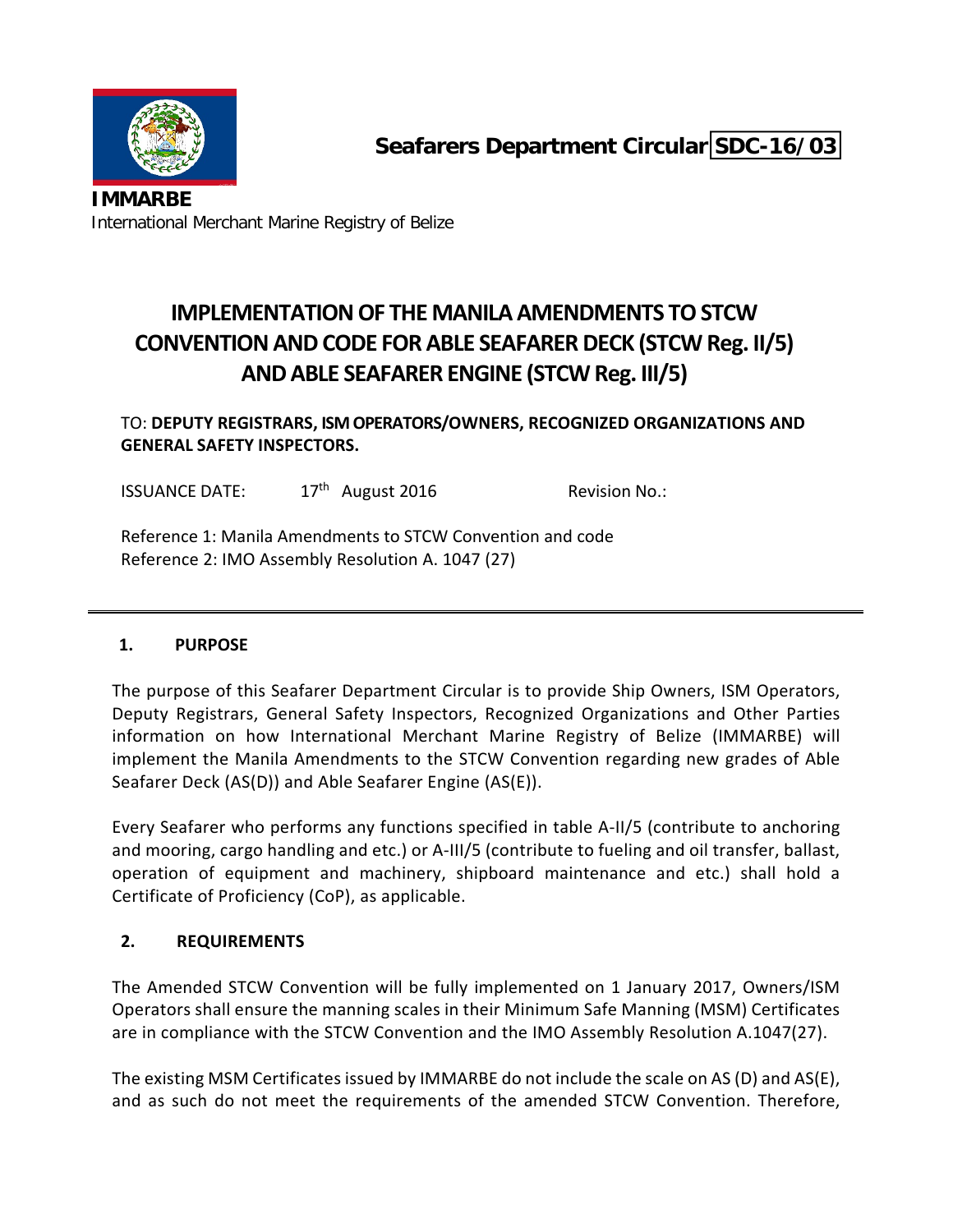IMMARBE would like to inform Owners/ISM Operators that current MSM Certificates onboard Belize Flag Vessels will only be valid until 31 December 2016. The Owners/ISM operators are consequently requested to submit new application for the MSM Certificate.

Attached (is a) copy of the application form for new MSM Certificate.

(Because) the Seafarer's Department of IMMARBE has been informed that a number of qualified AS (D)s and AS(E) may not be issued with their corresponding CoPs prior the above deadline). This circular provides additional information for Owners/ISM operators in renewing the MSM Certificates.

According to Regulation II/5.6 and III/5.4 of the STCW Convention, qualified watch‐keeping ratings, i.e. holding CoPs in respect of Regulation II/4 or III/4, may be considered to have met the respective requirements of Regulation II/5 and III/5 respectively if they have served in relevant capacities in their corresponding department for a period of not less than 12 months within the last 60 months preceding the entry into force of the Regulation II/5 and III/5. However, some of Administrations may not adopt the regulations to issue CoPs for them. Ship Operators may have difficulties in employing sufficient AS (D) and AS(E) to work on board. In this regard, the Seafarer's Department will, on a temporary basis, accept a limited number of competent ratings who have not yet received their CoPs.

#### 3. **IMPLEMENTATION**

3.1 As a temporary measure, a minimum number of one  $(1)$  AS $(D)$  and one  $(1)$  AS $(E)$  are required, and the differences may be substituted by corresponding ratings holding CoPs of Ratings forming part of a navigational watch (RW(D)) or Ratings forming part of an engineering watch (RW(E)) with relevant capacities as required in the abovementioned paragraph.

| <b>RATINGS/Table 1</b>                               |                  |        |  |
|------------------------------------------------------|------------------|--------|--|
| Grade                                                | <b>STCW Reg.</b> | No.    |  |
| Able Seafarer Deck (AS(D))                           | II/5             |        |  |
| Ratings forming part of a navigational watch (RW(D)) | $II/4*$          | 1 or 2 |  |
| Other Deck Ratings (OR(D))                           | VI/1             |        |  |
| Able Seafarer Engine (AS(E))                         | III/5            |        |  |
| Ratings forming part of an engineering watch (RW(E)) | $III/4**$        | 1 or 2 |  |
| Other Engine Room Ratings (OR(E))                    | VI/1             |        |  |

Required number of Ratings are listed below in Table 1 for Belize Flagged vessels:

Remarks \* ‐ Ratings acquire 12‐months experience in relevant capacities while holding certificate of proficiency of RW(D) (II/4)

\*\* ‐ Ratings acquire 12‐months experience in relevant capacities while holding certificate of proficiency of RW(E) (III/4)